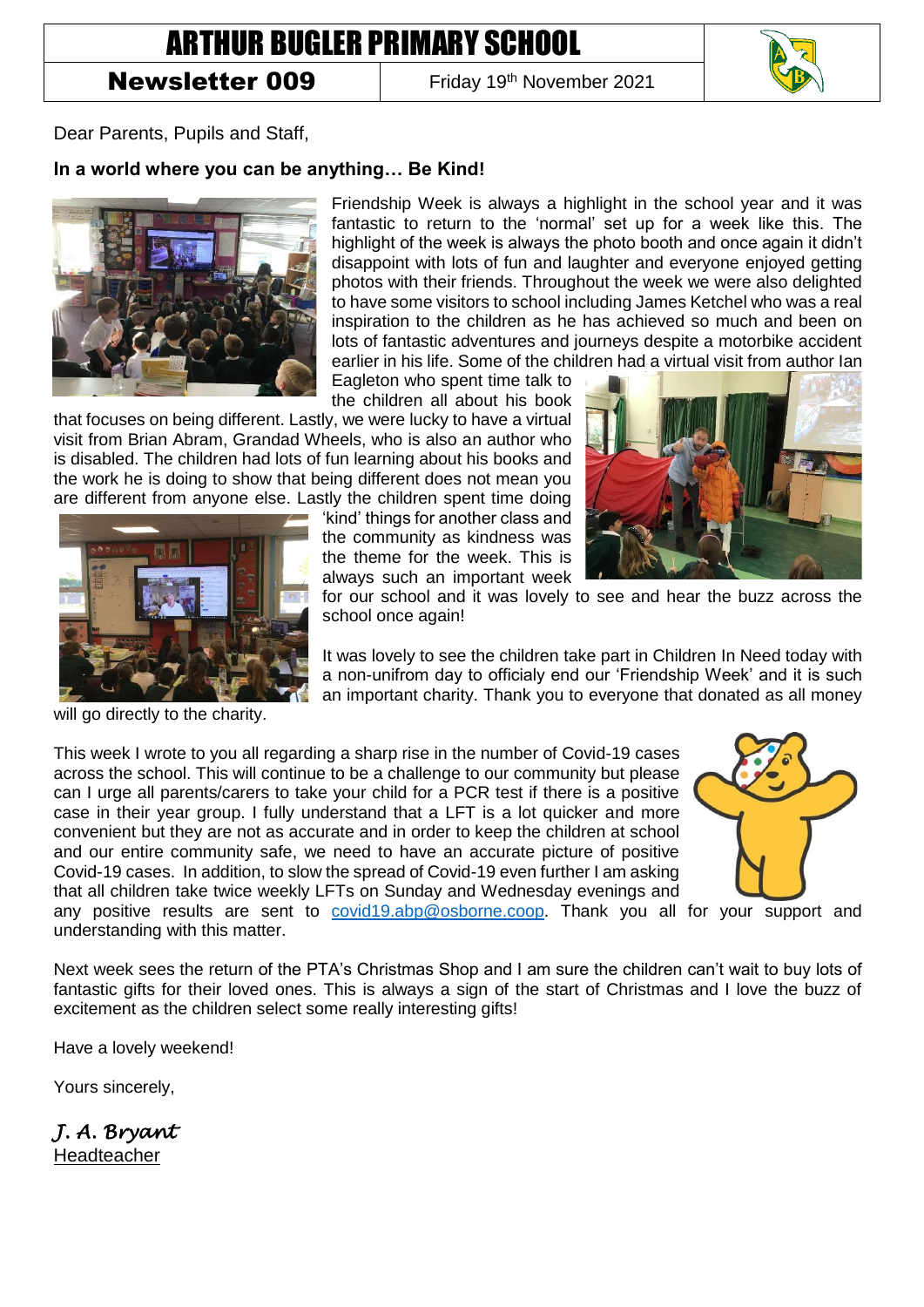|  | <b>ATTENDANCE</b>                      |          |                           |         |
|--|----------------------------------------|----------|---------------------------|---------|
|  | <b>Lower School</b>                    | Class 5  | <b>Mrs Seshie</b>         | 99.14 % |
|  | <b>Upper School</b>                    | Class 10 | <b>Mrs</b><br>Livingstone | 100 %   |
|  | <b>Congratulations to all classes!</b> |          |                           |         |
|  | <b>Whole School Attendance</b>         |          | 95.22%                    |         |

| <b>Discos</b>                                                                                                                                                                                                                                                                                                                                                                                                          |
|------------------------------------------------------------------------------------------------------------------------------------------------------------------------------------------------------------------------------------------------------------------------------------------------------------------------------------------------------------------------------------------------------------------------|
| The school discos are on the Wednesday 8th December.                                                                                                                                                                                                                                                                                                                                                                   |
| Years 3 & 4 will attend from 4pm until 5:30pm<br>Years 5 & 6 will attend from 5:45pm until 7:15pm                                                                                                                                                                                                                                                                                                                      |
| Tickets are £5 and this must be paid via the School Gateway app by 3 <sup>rd</sup><br>December at the latest.<br>Payment covers entry, entertainment from AJ, a drink & a snack plus a<br>goody bag to take home. Please see SchoolComms letter dated 16 <sup>th</sup><br>November for all the details.<br>Please note that this is a change from the original date that was sent out<br>at the beginning of the term. |

| <b>SAFEGUARDING</b> | <b>Safeguarding Concerns</b><br>If you ever have any safeguarding concerns please contact the office via<br>email using admin.abp@osborne.coop. The email should be for the<br>attention of a Designated Safguading Lead. As a school we have a<br>responsibility to keep everyone safe so please get in touch sooner rather<br>than later if you are concerned. |
|---------------------|------------------------------------------------------------------------------------------------------------------------------------------------------------------------------------------------------------------------------------------------------------------------------------------------------------------------------------------------------------------|
|---------------------|------------------------------------------------------------------------------------------------------------------------------------------------------------------------------------------------------------------------------------------------------------------------------------------------------------------------------------------------------------------|

| LETTERS SENT HOME / E-MAILED THIS WEEK                                                                                                                                            |
|-----------------------------------------------------------------------------------------------------------------------------------------------------------------------------------|
| KS2 Disco information - sent 16/11/2021<br>Christmas Shopping letter - sent 17/11/2021<br>Non Uniform day 26/11/2021 (chocolate / bottles donation for fete) - sent<br>19/11/2021 |
|                                                                                                                                                                                   |

| <b>DATES FOR YOUR DIARIES</b> |                                 |  |
|-------------------------------|---------------------------------|--|
| <b>November</b>               |                                 |  |
| Monday 22 <sup>nd</sup>       | EYFS/KS1 Christmas Shopping Day |  |
| Tuesday 23rd                  | Year 3/4 Christmas Shopping Day |  |
| Wednesday 24th                | Year 5/6 Christmas Shopping Day |  |
| Thursday 25 <sup>th</sup>     | 'Mop Up' Christmas Shopping Day |  |